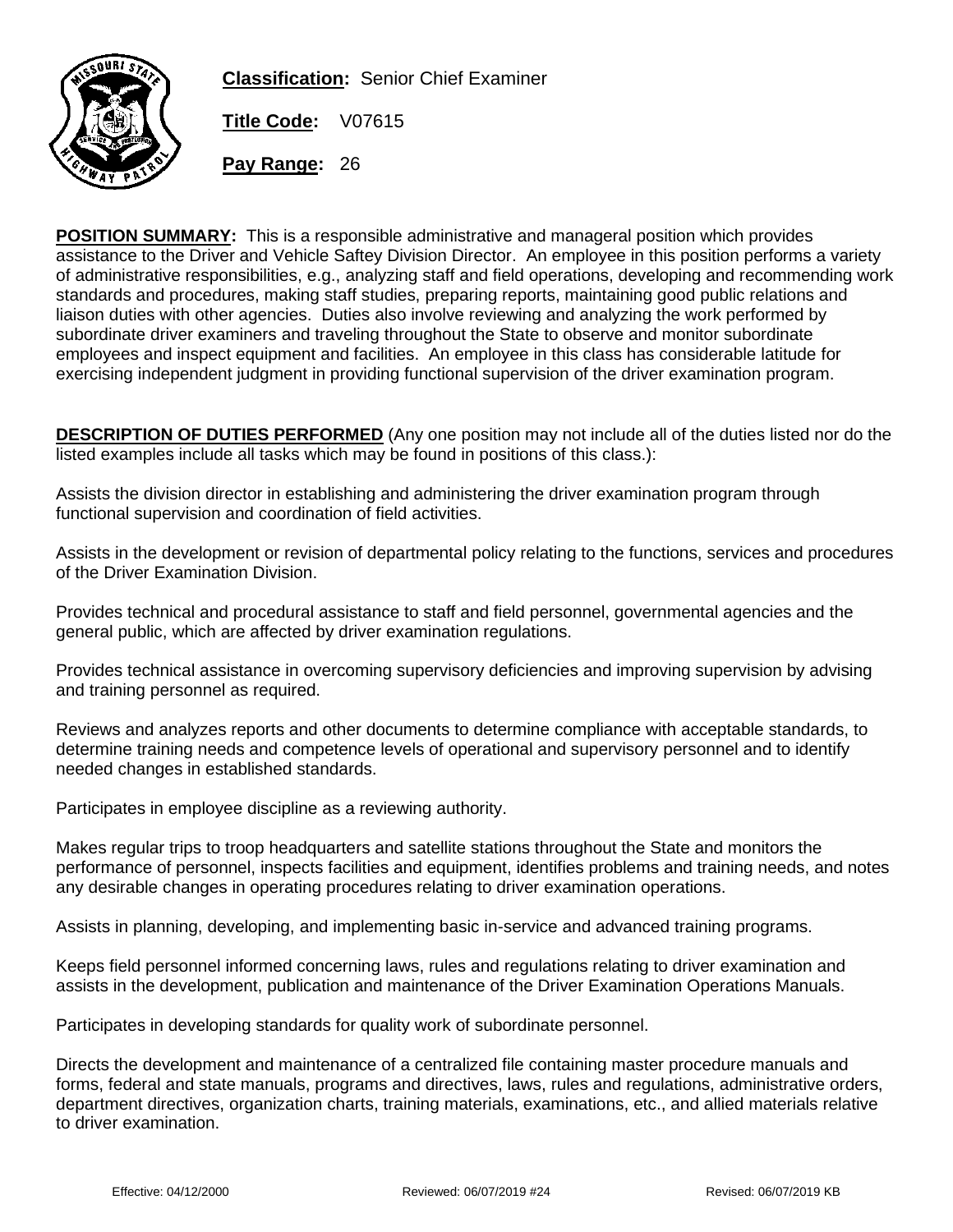## **Classification:** Senior Chief Examiner **Page 2** Page 2

Assists the division director in investigating, researching and answering the inquiries or complaints of citizens relating to driver examination activities.

Plans, coordinates and assists in conducting surveys, studies and analysis of all phases of the driver examination program, including operational procedures, forms, equipment, communications, etc.

Ensures that new personnel are properly trained; checks the work of all subordinates periodically for progress; rides with examiners periodically to check for scoring uniformity.

Reports results of all examinations; prepares daily and monthly reports for review and analysis.

Performs other related duties as assigned.

## **REQUIRED KNOWLEDGE, SKILLS, AND ABILITIES:** Knowledge of the methods and procedures used in administering driver license examinations.

Knowledge of the laws, rules, and regulations pertaining to examinations for motor vehicle operators and the driver examination program.

Knowledge of the principles of administration, supervision and training.

Ability to communicate in English clearly and concisely, both orally and in writing.

Ability to effectively plan, organize and direct the work of others.

Ability to deal tactfully and courteously with the public and to resolve differences which may arise between the public and a subordinate.

Ability to maintain complex records and files.

Ability to conduct driver license examinations in accordance with prescribed regulations.

Ability to operate a motor vehicle in accordance with Missouri State Highway Patrol policy and State of Missouri statutes.

Ability to work independently.

Ability to make decisions in accordance with laws, policies, and regulations and apply these to work problems.

Ability to exercise judgment and discretion.

Ability to plan, direct and evaluate the work of others.

Ability to gather, organize, analyze and evaluate facts and figures to determine fundamental causes and symptoms of operational and organizational weaknesses.

Ability to establish and maintain effective and harmonious working relations with other employees, governmental officials and the public.

Ability to work with material that may be of a sexual nature relating to criminal activity (e.g., written material, photographs, and/or verbal language, etc.).

Ability to work hours as assigned.